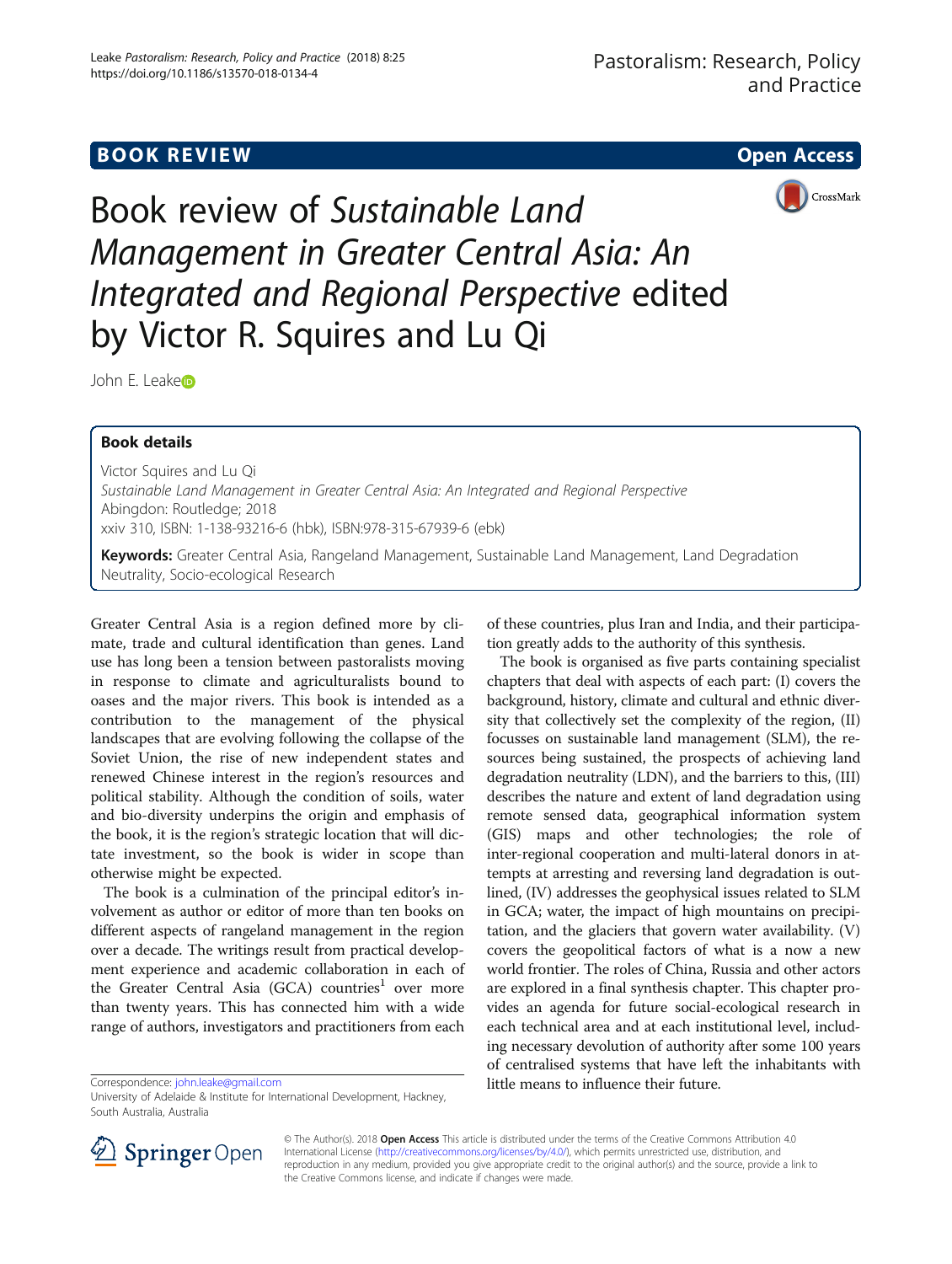The book's strength stems from the experience of its authors and resulting access to very hard-to-find information, including from the Soviet period. Its weakness is the lack of a roadmap to guide necessary investment, except in socio-ecological research which, although clearly essential, is insufficient to induce investment on the scale needed. While the book is an organic whole clearly illustrating the linkages between each subject and activities to achieve SLM, each chapter is self-contained.

Part I defines the extent of GCA, including the five Central Asian 'stans'<sup>2</sup>, and discusses the climatic imperatives of its two production systems, (i) pastoral and (ii) settled oases that evolved between the moisture blocking Tibetan Plateau, which restricts tropical influences and the arctic where plant life gradually tapers off. Important to the theme of the book, this part convincingly shows just how pervasive Soviet collapse has been and how much evolution of new national consensuses are needed before effective socio-economic production systems can evolve. It discusses the need to see the production systems of irrigated agriculture and pastoralism as separate but complimentary activities that pay attention to the old climate imperatives, emerging new climate pressures, and the different cultural traditions of agriculture and livestock.

Part I also provides examples to illustrate why the authors propose new socio-ecological research as a next step, and why new research needs to involve rural communities to better inform this evolution. A most significant conclusion is the extraordinary rates of change being experienced in all of these states for the main indicators of resource decline, due to unsustainable land use practices.

Part II examines resource sustainability for GCA at different scales: time frames, scope of costs and benefits, and levels of society where change is needed. This analysis assists the reader to see the formidable changes in resource management in the GCA that are needed to support the benefits now hoped for. This section describes the barriers to achieving SLM for the two main land use systems: (i) the rangelands, 260 million ha, and (ii) the irrigated lands totalling only eight million ha, but supporting 75% of the population in the five 'stans'.

A Land Degradation Problem Tree provides a conceptual framework that helps to explain the barriers and linkages to adoption of SLM, most significantly institutional, knowledge, and technological and economic capacities. Changes in attitudes are occurring but change agents are often fielded through short-term projects that are not allowed time to mature, or to permit adequate learning from experience.

Part III summarises the extent of land degradation in the five 'stans', which began with the conversion of vast areas of land to agriculture in the Soviet era, sometimes successfully but rarely sustainably. There are some excellent maps utilising international climate, land use and vegetation datasets. The authors indicate that developing a capacity to monitor resource changes is a complex undertaking and describe remote sensing approaches for this. To this reviewer, some of this treatment is rather theoretical and does not, for example, link future 'ground truthing' to the geo-referenced monitoring points established from the 1960s by the Soviet Desert Research Institute<sup>3</sup> and available Chinese data, both important in analysing trends and achieving acceptance.

Part IV focuses on the transboundary issue of water and summarizes data on water availability, water use and resulting damage. There is an authoritative discussion of the management of the rivers in the Soviet period and the probably ineffective changes since. There is a summary (Table 10.1) of the technical options to improve irrigation water use efficiency and a second (Table 10.2) listing the institutional and policy-oriented options for action to support improved technologies. A conceptual model discusses the key factors for the future including climate change, the tension between hydropower generation and irrigation needs, the environmental effects of irrigation and water use/over use, water logging and land degradation, as well as the direct (land related) and indirect (water related) measures to address SLM. The discussion demonstrates that it is impossible to effectively achieve SLM by addressing a single factor, for example only land or water, as frequently occurs now.

In Part V, the principal editor places the GCA in a broader context including Iran, Pakistan and India, the Indian Ocean 'Maritime Silk Road', and the current Chinese 'Belt and Road' initiative to re-establish the former 'Silk Road(s)' trade links between East and West. The purpose here is to further justify wide international attention and investment towards solving the socio-ecological problems of GCA. Recounting the history of these geo-strategic events and summarizing the region's resources and the demand for these from China and Europe helps the reader see trends that are not yet prominent in general discourse.

This reviewer suggests that most efforts to address the 'social-ecological' tasks outlined in the book (and the resource needs of surrounding powers) do not sufficiently consider the needs of rural populations that depend on natural resources for their livelihoods, no doubt because of the cost and difficulty of doing so. But success is unlikely any other way. The reviewer also suggests that the transboundary and cross-disciplinary nature of the barriers to SLM are such that 'transformational' institutional policy change is needed, as articulated by Young<sup>4</sup>, a fundamental shift in strategy with strong 'reform champions' at international, national and local levels.

The authors describe many national adaptation strategies that can be tried; some from a natural resource